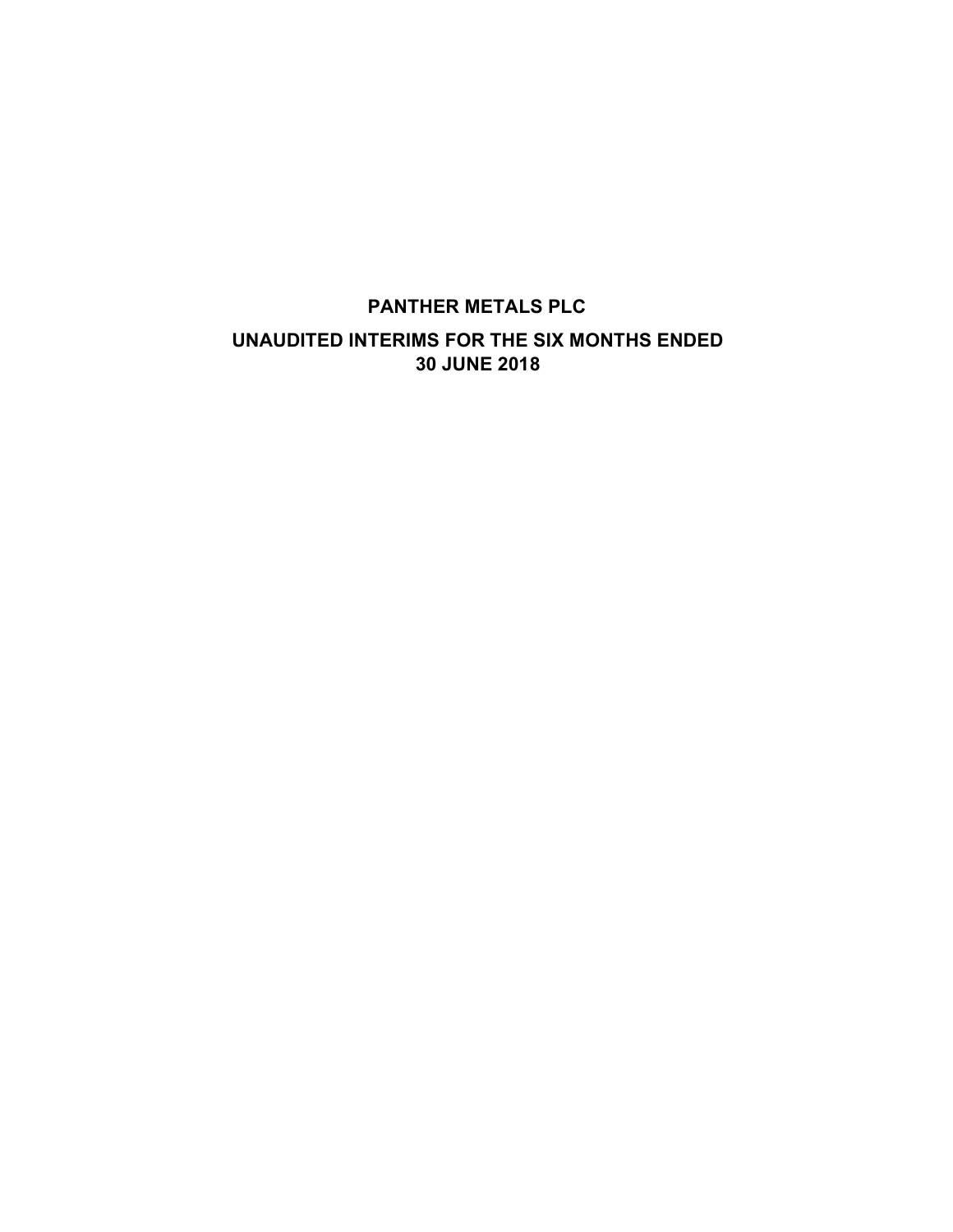# PANTHER METALS PLC

### CONSOLIDATED STATEMENT OF COMPREHENSIVE INCOME

# FOR THE INTERIM PERIOD ENDED 30 JUNE 2018

|                                                                                     | Notes          | <b>Period ended</b><br>30 June<br>2018<br>£ | Period ended<br>30 June<br>2017<br>£ |
|-------------------------------------------------------------------------------------|----------------|---------------------------------------------|--------------------------------------|
| <b>Revenue</b>                                                                      |                | <b>Unaudited</b>                            | <b>Unaudited</b>                     |
| Cost of sales                                                                       |                |                                             |                                      |
| <b>Gross profit</b>                                                                 |                |                                             |                                      |
| Administrative expenses<br>Share-based payment charge                               | 14             | (133, 381)<br>(23, 570)                     | (60, 747)                            |
| <b>Operating loss</b>                                                               |                | (156, 951)                                  | (60, 747)                            |
| Finance income<br>Gain on disposal of investment<br>Loss on discontinued operations | 4<br>5<br>3    | 315<br>(28, 913)                            | 1,021<br>12,294<br>(6, 390)          |
| Loss before taxation                                                                |                | (185, 549)                                  | (53, 822)                            |
| Taxation                                                                            |                |                                             |                                      |
| Loss for the period                                                                 |                | (185, 549)                                  | (53, 822)                            |
| Other comprehensive income                                                          |                |                                             |                                      |
| Total comprehensive income for the period                                           |                | (185, 549)                                  | (53, 822)                            |
| Loss attributable to:                                                               |                |                                             |                                      |
| Equity holders of the company                                                       |                | (185, 549)                                  | (53, 822)                            |
| Basic loss per share (pence)                                                        | $\overline{7}$ | (0.05)p                                     | (0.03)p                              |
| Diluted loss per share (pence)                                                      | $\overline{7}$ | (0.05)p                                     | (0.03)p                              |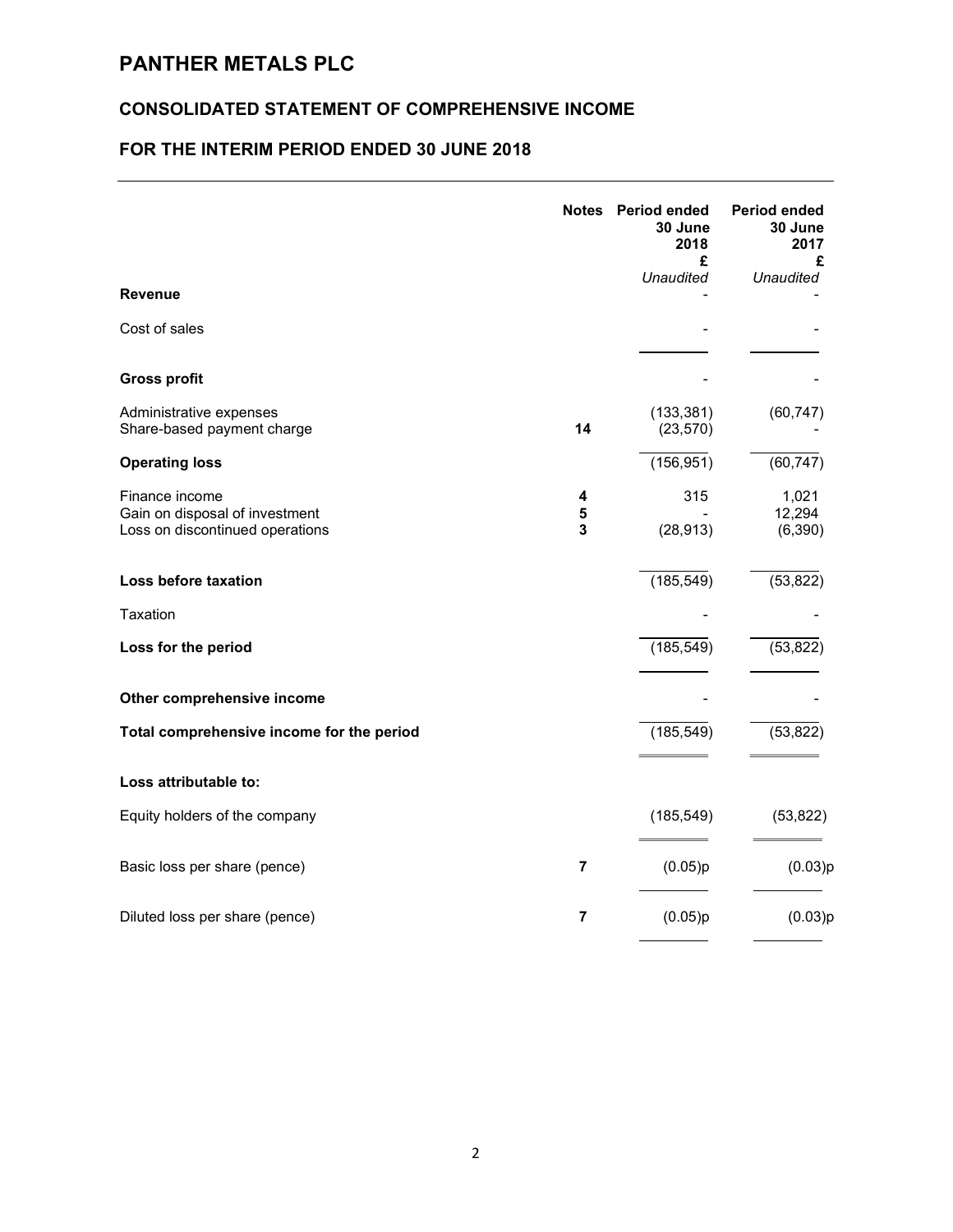### GROUP AND COMPANY STATEMENTS OF FINANCIAL POSITION

### AS AT 30 JUNE 2018

|                                          |              | Group                                      |                                         | Company                                    |                                         |
|------------------------------------------|--------------|--------------------------------------------|-----------------------------------------|--------------------------------------------|-----------------------------------------|
|                                          | <b>Notes</b> | As at<br>30 June<br>2018<br>£<br>Unaudited | As at<br>31 Dec<br>2017<br>£<br>Audited | As at<br>30 June<br>2018<br>£<br>Unaudited | As at<br>31 Dec<br>2017<br>£<br>Audited |
| <b>Non-current assets</b><br>Investments | 9            |                                            |                                         |                                            | 181                                     |
|                                          |              |                                            |                                         |                                            |                                         |
| <b>Total non-current assets</b>          |              |                                            |                                         |                                            | 181                                     |
| <b>Current assets</b>                    |              |                                            |                                         |                                            |                                         |
| Receivables                              | 10           | 7,660                                      | 4,536                                   | 8,964                                      | 14,778                                  |
| Cash at bank and in hand                 | 11           | 229,631                                    | 62,000                                  | 229,402                                    | 51,527                                  |
| <b>Total current assets</b>              |              | 237,291                                    | 66,536                                  | 238,366                                    | 66,305                                  |
| <b>Total assets</b>                      |              | 237,291                                    | 66,536                                  | 238,366                                    | 66,486                                  |
| <b>Current liabilities</b>               |              |                                            |                                         |                                            |                                         |
| Trade and other payables                 | 12           | (55,064)                                   | (21, 654)                               | (55,064)                                   | (21,002)                                |
| <b>Total liabilities</b>                 |              | (55,064)                                   | (21, 654)                               | (55,064)                                   | (21,002)                                |
| <b>Net assets</b>                        |              | 182,227                                    | 44,882                                  | 183,302                                    | 45,484                                  |
| <b>Capital and reserves</b>              |              |                                            |                                         |                                            |                                         |
| Called up share capital                  | 13           | 968,762                                    | 669,438                                 | 968,762                                    | 669,438                                 |
| Share-based payment reserve              | 14           | 23,570                                     |                                         | 23,570                                     |                                         |
| <b>Retained losses</b>                   |              | (810, 105)                                 | (624, 556)                              | (809, 030)                                 | (623, 954)                              |
| <b>Total equity</b>                      |              | 182,227                                    | 44,882                                  | 183,302                                    | 45,484                                  |
|                                          |              |                                            |                                         |                                            |                                         |

The unaudited interim financial information of Panther Metals PLC, registered number 009753V (Isle of Man), was approved by the Board of Directors and authorised for issue on 27 September 2018 and signed on its behalf by:

…………………………..

Darren Hazelwood Director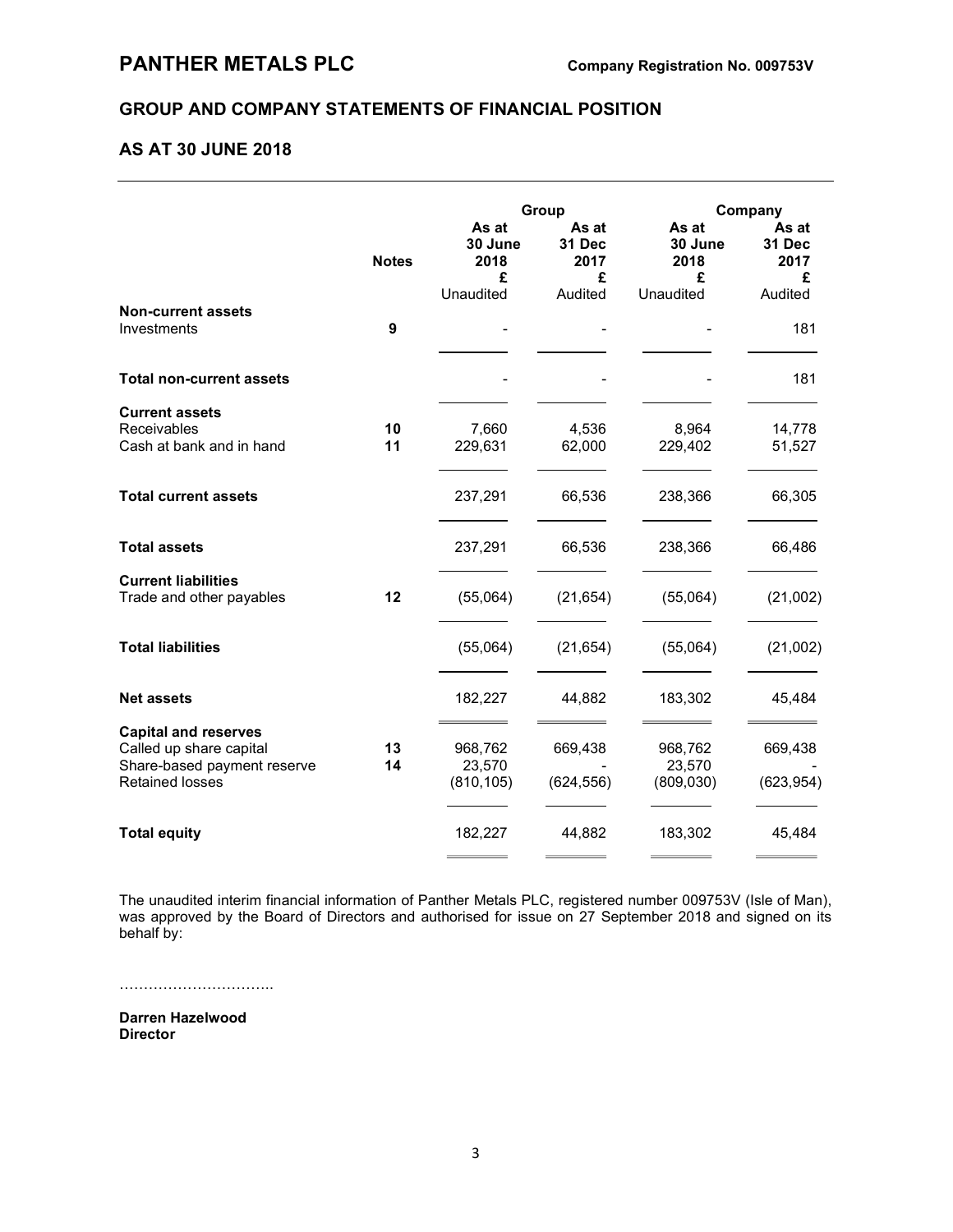# GROUP AND COMPANY STATEMENTS OF CHANGES IN EQUITY

### AS AT 30 JUNE 2018

| Group                                                                                   |                |                              | <b>Share</b><br>based                            |                                       |                                              |
|-----------------------------------------------------------------------------------------|----------------|------------------------------|--------------------------------------------------|---------------------------------------|----------------------------------------------|
|                                                                                         | <b>Notes</b>   | <b>Share</b><br>capital<br>£ | payment<br>reserve<br>£                          | <b>Retained</b><br><b>losses</b><br>£ | <b>Total</b><br>£                            |
| <b>Balance at 1 January 2017</b>                                                        |                | 669,438                      |                                                  | (490, 809)                            | 178,629                                      |
| Loss for the year                                                                       |                |                              |                                                  | (133, 747)                            | (133, 747)                                   |
| <b>Balance at 31 December 2017</b>                                                      |                | 669,438                      |                                                  | (624, 556)                            | 44,882                                       |
| <b>Balance at 1 January 2018</b>                                                        |                | 669,438                      |                                                  | (624, 556)                            | 44,882                                       |
| Loss for the period<br>Share-based payment charge<br>Share issues<br><b>Issue costs</b> | 14<br>13<br>13 | 317,000<br>(17, 676)         | 23,570                                           | (185, 549)                            | (185, 549)<br>23,570<br>317,000<br>(17, 676) |
| Balance at 30 June 2018                                                                 |                | 968,762                      | 23,570                                           | (810, 105)                            | 182,227                                      |
| Company                                                                                 | <b>Notes</b>   | <b>Share</b><br>capital<br>£ | <b>Share</b><br>based<br>payment<br>reserve<br>£ | <b>Retained</b><br><b>losses</b><br>£ | <b>Total</b><br>£                            |
| <b>Balance at 1 January 2017</b>                                                        |                | 669,438                      |                                                  | (490, 314)                            | 179,124                                      |
| Loss for the year                                                                       |                |                              |                                                  | (133, 640)                            | (133, 640)                                   |
| <b>Balance at 31 December 2017</b>                                                      |                | 669,438                      |                                                  | (623, 954)                            | 45,484                                       |
| <b>Balance at 1 January 2018</b>                                                        |                | 669,438                      |                                                  | (623, 954)                            | 45,484                                       |
| Loss for the period<br>Share-based payment charge<br>Share issues<br><b>Issue costs</b> | 14<br>13<br>13 | 317,000<br>(17, 676)         | 23,570                                           | (185, 076)                            | (185,076)<br>23,570<br>317,000<br>(17, 676)  |

**Balance at 30 June 2018** 2068,762 23,570 (809,030) 183,302  $\overline{a}$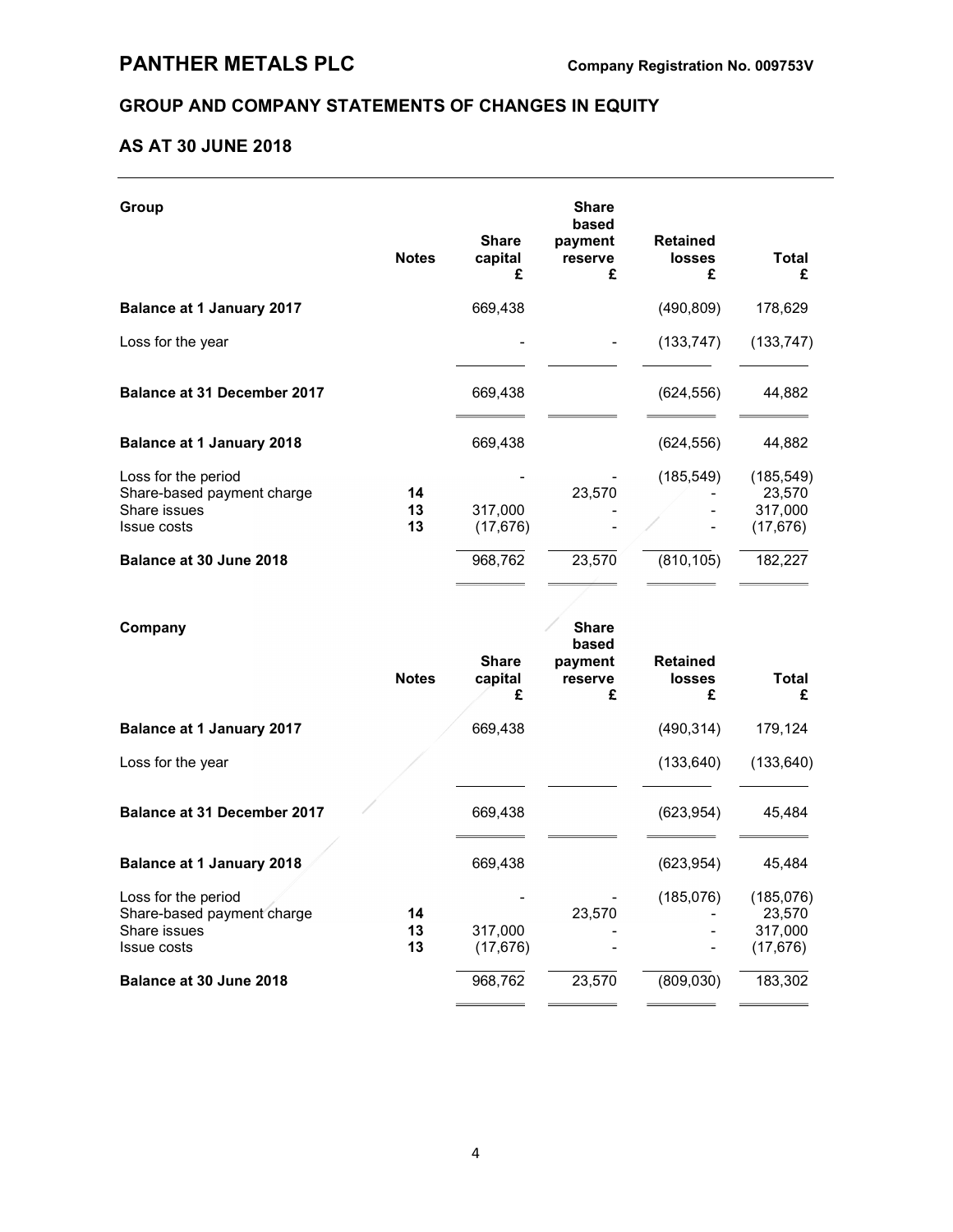## GROUP AND COMPANY STATEMENTS OF CASH FLOWS

# FOR THE PERIOD ENDED 30 JUNE 2018

|                                                                                                                           | <b>Notes</b>       | <b>Period</b><br>ended<br>30 June<br>2018<br>£ | Group<br>Period<br>ended<br>30 June<br>2017<br>£ | <b>Period</b><br>ended<br>30 June<br>2018<br>£ | Company<br>Period<br>ended<br>30 June<br>2017<br>£ |
|---------------------------------------------------------------------------------------------------------------------------|--------------------|------------------------------------------------|--------------------------------------------------|------------------------------------------------|----------------------------------------------------|
| <b>Cash flows from operating</b><br>activities                                                                            |                    | Unaudited                                      | Unaudited                                        | Unaudited                                      | Unaudited                                          |
| Loss for the period<br>Adjusted for:                                                                                      |                    | (185, 549)                                     | (53, 822)                                        | (185, 075)                                     | (54, 689)                                          |
| Depreciation<br>Interest received<br>Share-based payment charge<br>Equity settled expenses<br>Impairment of investment in | 4<br>14<br>13<br>9 | (315)<br>23,570<br>17,000                      | 39<br>(1,021)                                    | (315)<br>23,570<br>17,000                      | 39<br>(1,021)                                      |
| subsidiary<br>Gain on disposal of investment<br>(Increase)/decrease in receivables<br>Increase/(decrease) in payables     |                    | (3, 124)<br>33,410                             | (12, 294)<br>(2, 498)<br>(9,019)                 | 181<br>5,813<br>34,062                         | (12, 294)<br>(1,789)<br>(8,692)                    |
| Net cash used in operating<br>activities                                                                                  |                    | (115,008)                                      | (78, 615)                                        | (104, 764)                                     | (78, 446)                                          |
| <b>Investing activities</b><br>Interest received<br>Sale of investment                                                    | 5                  | 315                                            | 1,021<br>124,066                                 | 315                                            | 1,021<br>124,066                                   |
| Net cash generated from<br>investing activities                                                                           |                    | 315                                            | 125,087                                          | 315                                            | 125,087                                            |
| <b>Financing activities</b><br>Proceeds from issuing shares<br><b>Issue costs</b>                                         | 13<br>13           | 300,000<br>(17, 676)                           |                                                  | 300,000<br>(17, 676)                           |                                                    |
| Net cash generated from<br>financing activities                                                                           |                    | 282,324                                        |                                                  | 282,324                                        |                                                    |
| Net increase in cash and cash<br>equivalents                                                                              |                    | 167,631                                        | 46,472                                           | 177,875                                        | 46,641                                             |
| Cash and cash equivalents at<br>beginning of period                                                                       |                    | 62,000                                         | 82,633                                           | 51,527                                         | 81,969                                             |
| Cash and cash equivalents at<br>end of period                                                                             |                    | 229,631                                        | 129,105                                          | 229,402                                        | 128,610                                            |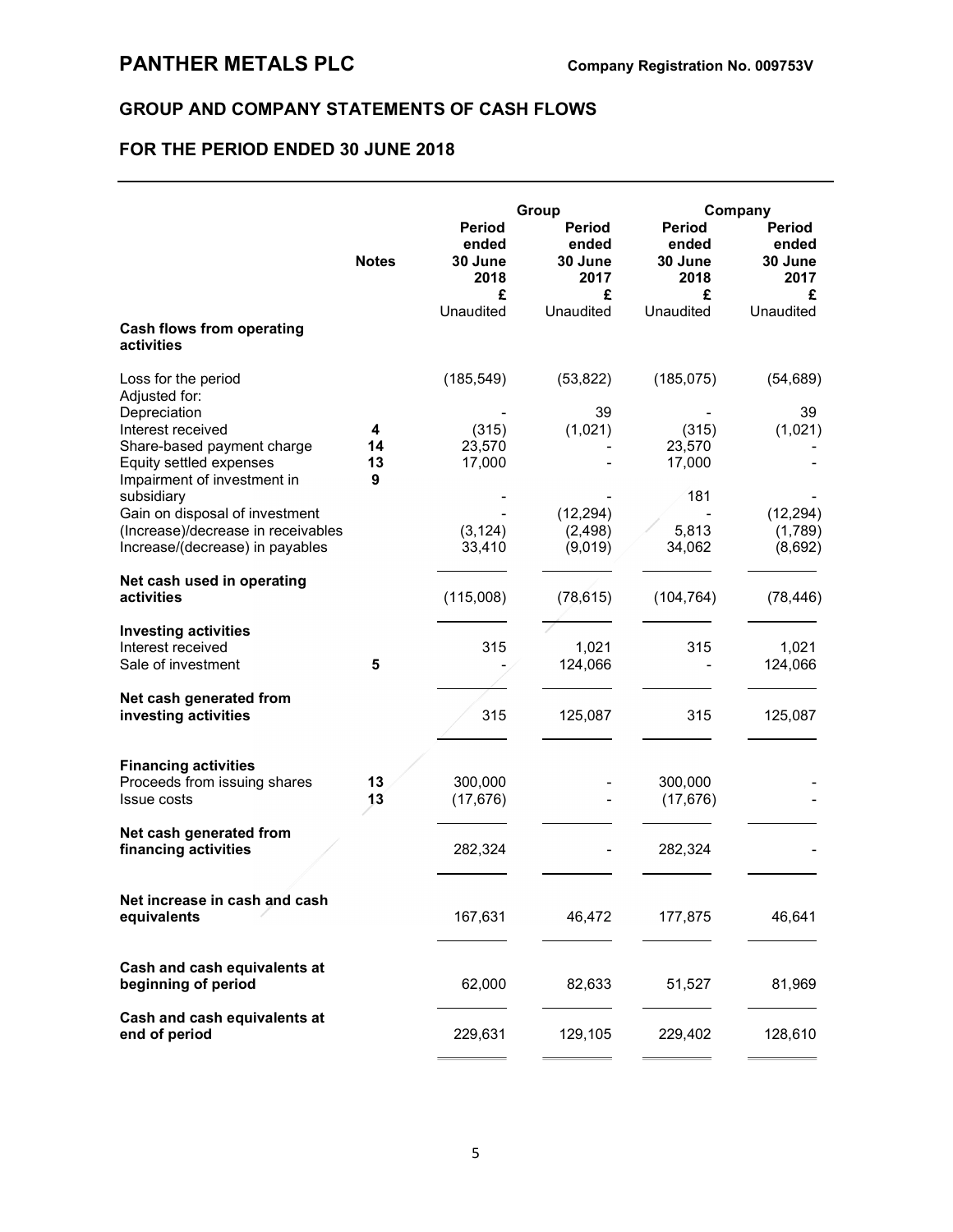### FOR THE PERIOD ENDED 30 JUNE 2018

#### 1 Accounting policies

This interim financial information for the six months ended 30 June 2018 is unaudited and does not constitute statutory financial statements within the meaning of the Companies Act 2006 (Isle of Man). The Board of Directors approved it on ● September 2018.

The figures for the year ended 31 December 2017 have been extracted from the statutory financial statements which have been prepared in accordance with International Financial Reporting Standards, as adopted by the European Union, ("IFRS") and which have been reported on by the company's auditor. The auditor's report on those financial statements was unqualified.

The interim financial information has been prepared in accordance with the requirements of IAS 34 "Interim financial reporting".

The interim financial information does not include all notes of the type normally included in the annual financial report and therefore cannot be expected to provide as full an understanding of the financial performance, financial position and financing and investing activities of the group as the full financial report.

The financial information has been prepared on the historical cost basis. The accounting policies and methods of computation adopted in the company's preparation of the interim financial information are consistent with those adopted and disclosed in the financial statements for the year ended 31 December 2017 and those expected to be used for the year ending 31 December 2018. The principal accounting policies adopted are set out below.

#### 1.1. Going concern

In the period ended 30 June 2018 the company raised £300,000 through the placing of its ordinary shares and on 10 September 2018 the company completed its first acquisition of a prospective gold and metals project as part of its new investment strategy.

Having reviewed the company's forecasts, the directors believe that the company is well placed to manage its business risks successfully. Thus, they have adopted the going concern basis in preparing this interim financial information.

#### 1.2. Basis of consolidation

The consolidated financial statements incorporate the financial statements of the company and its subsidiary undertaking. The results of subsidiaries acquired or disposed of during the year are included in the consolidated income statement from the effective date of acquisition or up to the effective date of disposal, as appropriate.

All business combinations are accounted for using the acquisition method of accounting.

Where necessary, adjustments are made to the financial statements of subsidiaries to bring their accounting policies into line with those used by other members of the group. All intra-group transactions, balances, income and expenses are eliminated in full on consolidation.

#### 1.3. Foreign currencies

The results and financial position of the company are expressed in Pounds Sterling (GBP) which is the presentation currency for the company financial statements. During the interim period to 30 June 2018 the functional currency of the company was the Malaysian Ringgit (RM) which is the currency of the environment in which the company principally operated in during this time. At the end of the period, the exchange rate applying to these interim financial statements was GBP1 = RM5.3216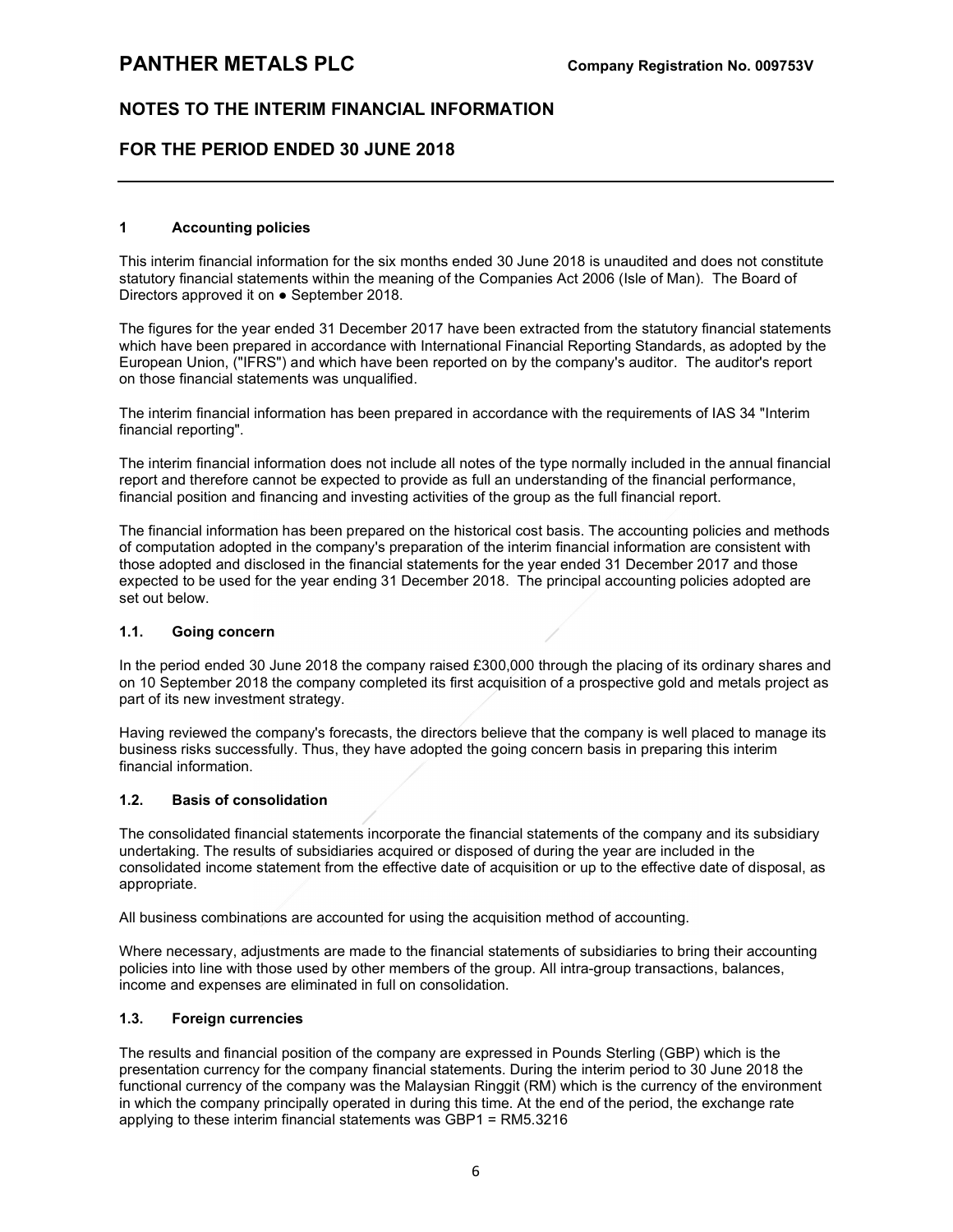# PANTHER METALS PLC Company Registration No. 009753V

## NOTES TO THE INTERIM FINANCIAL INFORMATION

### FOR THE PERIOD ENDED 30 JUNE 2018

The company has changed its investment strategy and geographical focus, as such the future functional currency is likely to be the Canadian or Australian dollar. More details will be provided in the 2018 financial statements.

The assets and liabilities of the company's foreign operations are translated at exchange rates prevailing on the date of the accounts. Income and expense items are translated at exchange rates ruling at the date of the transactions. Exchange differences arising, if any, are classified as income or as expenses in the period in which they arise.

#### 1.4. Investments

Investments are stated at cost less any provision for impairment is expensed immediately.

#### 1.5. Trade and other receivables

Trade and other receivables are carried at original invoice amount less provision made for impairment of these receivables. A provision for impairment of trade and other receivables is established when there is objective evidence that the company will not be able to collect all amounts due according to the original terms of the receivables. The amount of the provision is the difference between the assets' carrying amount and the recoverable amount. Provisions for impairment of receivables are included in the income statement.

#### 1.6. Trade and other payables

Trade and other payables represent liabilities for goods and services provided to the company prior to the financial year, which are unpaid. Current liabilities represent those amounts falling due within one year.

#### 1.7. Taxation

Deferred tax is provided in full using the liability method, on temporary differences arising between the tax bases of assets and liabilities and their carrying amounts in the financial statements. Deferred tax is not accounted for if it arises from initial recognition of an asset or liability in a transaction other than a business combination, which at the time of the transaction affects neither accounting nor taxable profit or loss. Deferred tax is determined using tax rates that are expected to apply when the related deferred tax asset is realised or when the deferred tax liability is settled. Deferred tax assets are recognised to the extent that it is probable that future taxable profits will be available against which the temporary differences can be utilised.

#### 2 Critical accounting estimates and judgements

The preparation of financial statements in conformity with International Financial Reporting Standards, as adopted by the EU, requires the use of accounting estimates and assumptions that affect the reported amounts of assets and liabilities at the date of the financial statements and the reported amounts of income and expenses during the reporting period. Although these estimates are based on management's best knowledge of current events and actions, actual results ultimately may differ from those estimates.

#### Share-based payment charge

The company issued share options to certain Directors during the interim period to 30 June 2018. The Black Scholes model is used to calculate the appropriate charge for these options. The use of this model to calculate a charge involves using a number of estimates and judgements to establish the appropriate inputs to be entered into the model, covering areas such as the use of an appropriate interest rate and dividend rate, exercise restrictions and behavioural considerations. A significant element of judgement is therefore involved in the calculation of the charge.

Management believes that there are no other areas that involve a high degree of judgement or complexity, or areas where assumptions and estimates are significant to this interim financial information statements.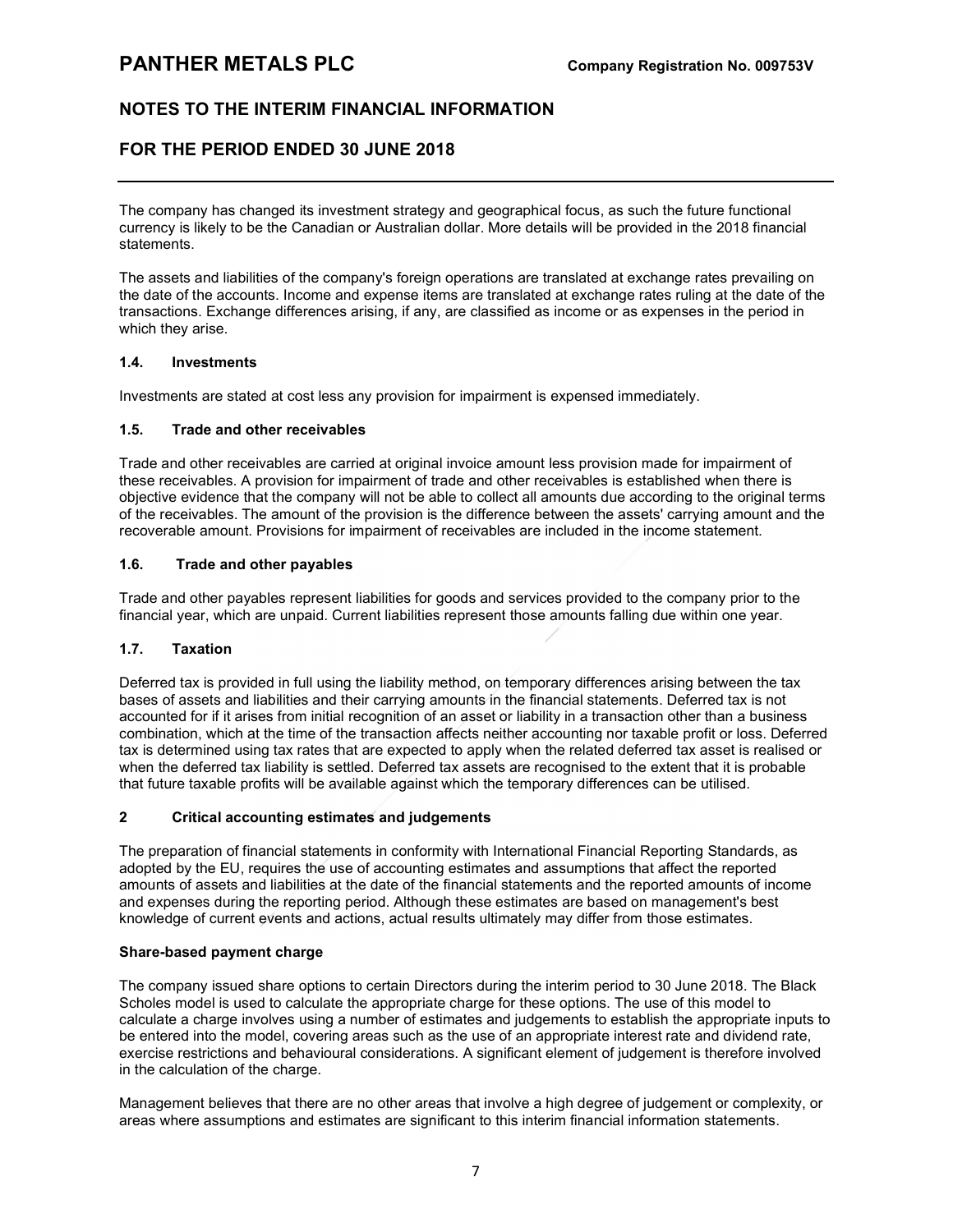### FOR THE PERIOD ENDED 30 JUNE 2018

#### 3 Segmental information

The company was originally incorporated as an investment vehicle to focus on investment opportunities in the upstream palm oil sector in South East Asia. As announced in the audited results to 31 December 2016, the company expanded its investment search to include opportunities in Sumatera and Kalimantan, Indonesia. However negotiations with estate owners continued to be difficult and the company was unable to take advantage of market opportunities.

On 9 March 2018 the company proposed a new investment strategy seeking to invest in and/or acquire companies and/or projects within the natural resources sector focusing its search in Australia and North America.

The new investment strategy was approved at the AGM and management now consider the natural resources sector to be the only business segment in which the group will continue to operate.

In the six months to 30 June 2018 operations in Malaysia have ceased and operational expenditure in connection with the palm oil investment sector has been separately disclosed in the Statement of Comprehensive Income as discontinued operations of £28,913 (2017: £6,390). This mainly consists of office and administrative costs incurred in Malaysia, a severance package paid to a director and project costs written off in the period.

| 4 | <b>Finance income</b>                     | 30 June<br>2018 | Period ended Period ended<br>30 June<br>2017 |
|---|-------------------------------------------|-----------------|----------------------------------------------|
|   | Interest income<br>Bank interest received | 315             | 1.021                                        |

#### 5 Disposal of investment

In the period to 30 June 2017 the company's investment in Next Oasis was disposed of for £124,066 resulting in a gain on disposal of £12,294 (see note 9).

| 6 | Taxation           | Period ended Period ended<br>30 June | 30 June |
|---|--------------------|--------------------------------------|---------|
|   |                    |                                      |         |
|   |                    | 2018                                 | 2017    |
|   |                    | £                                    | £       |
|   | <b>Current tax</b> | $\,$                                 |         |
|   | Deferred tax       | $\,$                                 | -       |
|   |                    |                                      |         |

 No reconciliation of the factors affecting the tax charge has been presented as the company is incorporated in the Isle of Man which has a corporation tax rate of 0%.

#### 7 Loss per share

The basic loss per share for the period of 0.05p (2017: - 0.03p) is calculated by dividing the loss for the period by the weighted average number of ordinary shares in issue of 379,463,892 (2017: 180,458,336).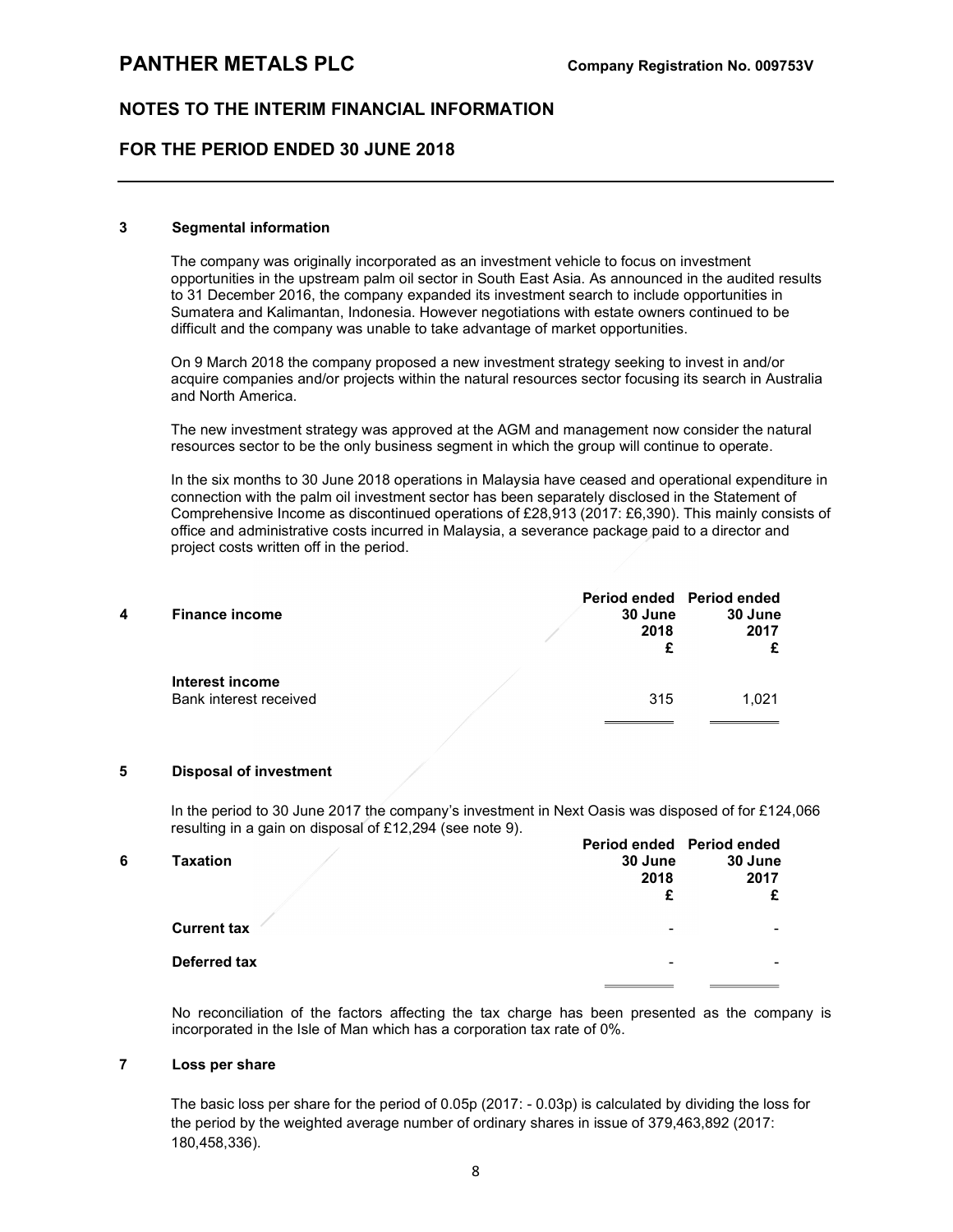# PANTHER METALS PLC Company Registration No. 009753V

### NOTES TO THE INTERIM FINANCIAL INFORMATION

### FOR THE PERIOD ENDED 30 JUNE 2018

The diluted loss per share for the period of 0.044p is calculated by dividing the loss for the period by the weighted average number of potential ordinary shares of 419,463,892 (2017: 180,458,336) this includes those potentially issuable shares all of which relate to share options issued to Directors. Due to the losses for the period the diluted loss per share is anti-dilutive and therefore has been kept the same as the basic loss per share of 0.05p per share.

#### 8 Tangible fixed assets

| Group and company                                                                                   | <b>Office</b><br>equipment<br>£ |
|-----------------------------------------------------------------------------------------------------|---------------------------------|
| Cost<br>At 1 January 2017 and 31 December 2017<br><b>Disposals</b>                                  | 315<br>(315)                    |
| At 30 June 2018                                                                                     |                                 |
| <b>Depreciation</b><br>At 1 January 2017 and 31 December 2017<br>Eliminated in respect of disposals | 315<br>(315)                    |
| At 30 June 2018                                                                                     |                                 |
| <b>Carrying amount</b><br>At 31 December 2017 and at 30 June 2018                                   |                                 |

#### 9 Fixed asset investments

#### Group

| Movements in fixed asset investments                      | <b>Unlisted</b><br>investments<br>£ |
|-----------------------------------------------------------|-------------------------------------|
| Cost                                                      |                                     |
| At 1 January 2017                                         | 111,772                             |
| <b>Disposals</b>                                          | (111, 772)                          |
| At 1 January 2018<br>Additions                            |                                     |
| At 30 June 2018                                           |                                     |
| Net book value<br>At 31 December 2017 and at 30 June 2018 |                                     |

On 29 May 2017, the company entered into a Share Sale Agreement to dispose its investment in Next Oasis Sdn Bhd for £124,066.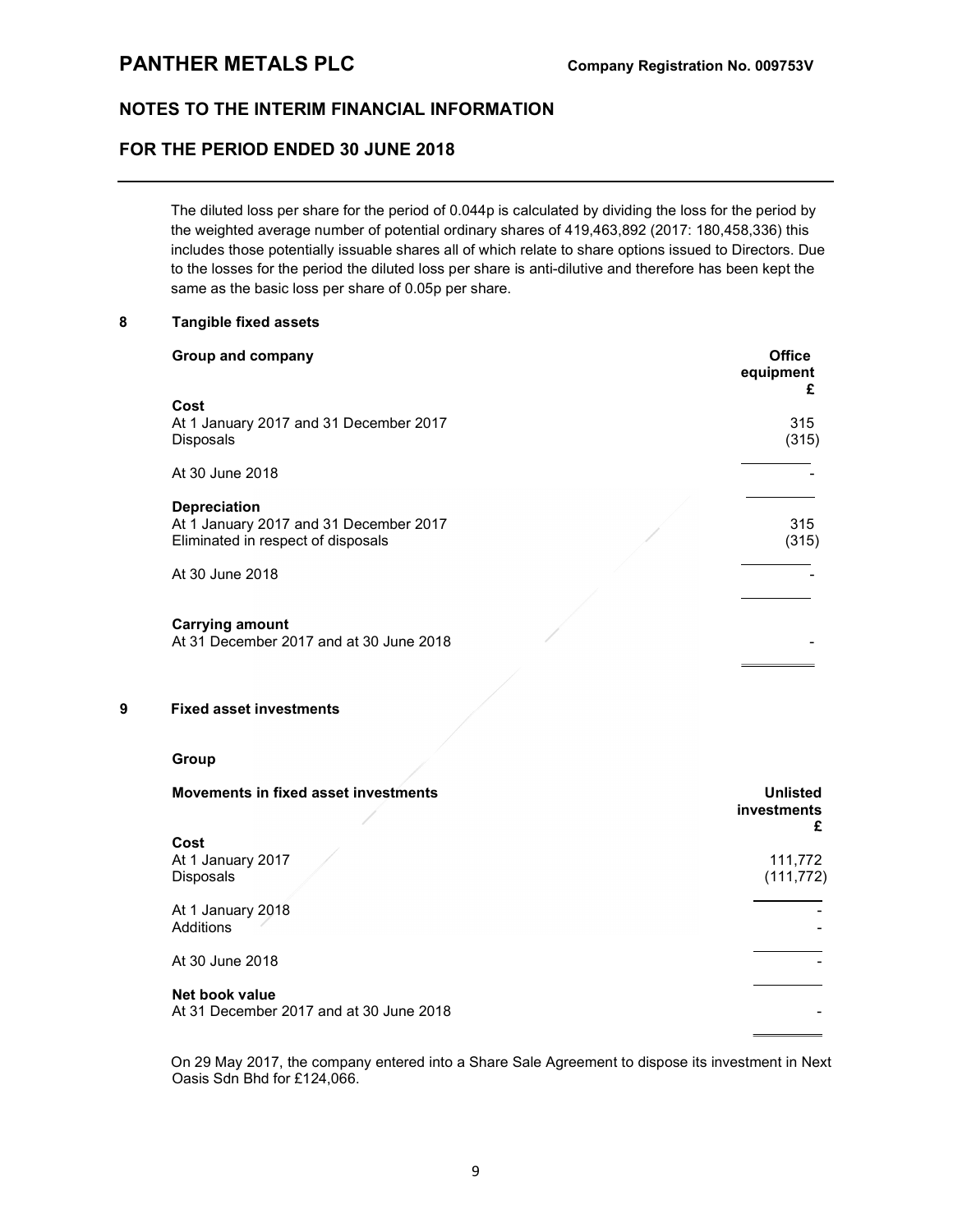### FOR THE PERIOD ENDED 30 JUNE 2018

#### Company

#### Movements in fixed asset investments

|                                               | <b>Investments</b><br>in subsidiaries<br>£ | Other<br>unlisted<br>investments<br>£ | Total<br>£            |
|-----------------------------------------------|--------------------------------------------|---------------------------------------|-----------------------|
| Cost<br>At 1 January 2017<br><b>Disposals</b> | 111,772<br>(111, 772)                      | 181                                   | 111,953<br>(111, 772) |
| At 1 January 2018<br>Impairment               |                                            | 181<br>(181)                          | 181<br>(181)          |
| At 30 June 2018                               |                                            |                                       |                       |
| Net book value<br>At 31 December 2017         |                                            | 181                                   | 181                   |
| At 30 June 2018                               |                                            |                                       |                       |

As at 30 June 2018, the company's investment in its subsidiary company Malaysia – Lonnus (M) Sdn Bhd has been impaired and written down to £nil value resulting in an impairment charge of £181 in the company statement of comprehensive income. The subsidiary was incorporated in order to facilitate management of payments and receipts on behalf of the parent, however operations in Malaysia have ceased following the company's decision to change its investment strategy as discussed in Note 3.

| 10 | <b>Receivables</b>                       |                          | Group                   | Company                  |                         |
|----|------------------------------------------|--------------------------|-------------------------|--------------------------|-------------------------|
|    |                                          | As at<br>30 June<br>2018 | As at<br>31 Dec<br>2017 | As at<br>30 June<br>2018 | As at<br>31 Dec<br>2017 |
|    |                                          | £                        | £                       | £                        | £                       |
|    |                                          | Unaudited                | Audited                 | Unaudited                | Audited                 |
|    | Amounts falling due within one<br>period |                          |                         |                          |                         |
|    | Amounts due from related parties         |                          |                         | 1.344                    | 10,282                  |
|    | Deposits                                 | 40                       | 40                      |                          |                         |
|    | Prepayments                              | 7,620                    |                         | 7,620                    |                         |
|    | Other debtors                            |                          | 4,496                   |                          | 4,496                   |
|    |                                          | 7,660                    | 4,536                   | 8,964                    | 14,778                  |
|    |                                          |                          |                         |                          |                         |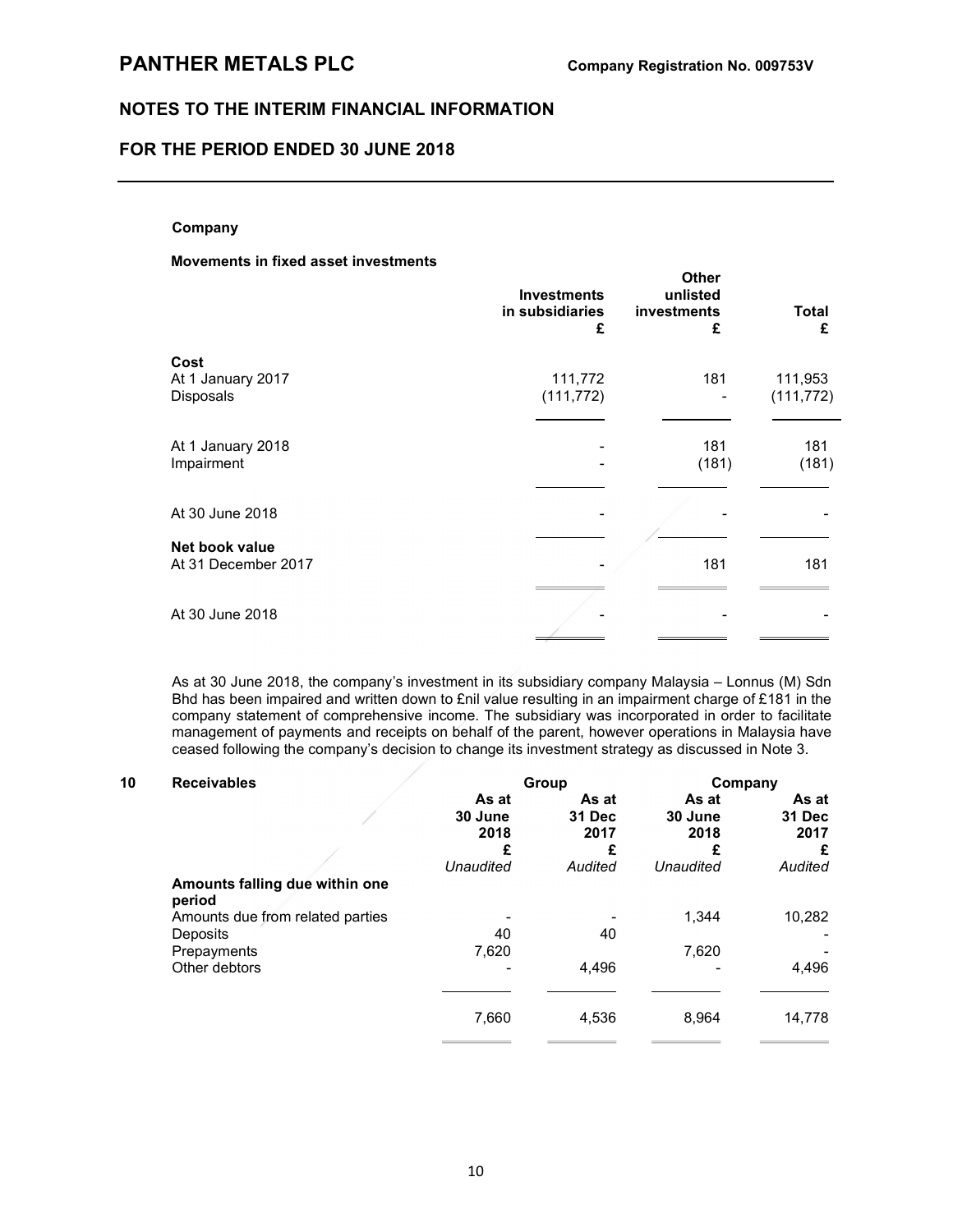### FOR THE PERIOD ENDED 30 JUNE 2018

### 11 Cash and cash equivalents

Cash and cash equivalents comprise cash held at bank. The carrying amount of these assets is approximately equal to their fair value.

#### 12 Trade and other payables

|                            | Group                         |                              | Company                       |                              |
|----------------------------|-------------------------------|------------------------------|-------------------------------|------------------------------|
|                            | As at<br>30 June<br>2018<br>£ | As at<br>31 Dec<br>2017<br>£ | As at<br>30 June<br>2018<br>£ | As at<br>31 Dec<br>2017<br>£ |
|                            | Unaudited                     | Audited                      | Unaudited                     | Audited                      |
| Trade payables<br>Accruals | 5,828<br>49,236               | 21,654                       | 5,828<br>49,236               | 21,002                       |
|                            | 55,064                        | 21,654                       | 55,064                        | 21,002                       |
|                            |                               |                              |                               |                              |

#### 13 Share capital

|                                                    | As at 30 June<br>2018<br><b>No</b> | As at 31 Dec<br>2017<br><b>No</b> |
|----------------------------------------------------|------------------------------------|-----------------------------------|
| Allotted, issued and fully paid:                   |                                    |                                   |
| At the beginning of the period                     | 180,458,336                        | 180,458,336                       |
| Share issue on 9 March 2018                        | 300,000,000                        |                                   |
| Share issue on 13 April 2018                       | 17,000,000                         |                                   |
|                                                    |                                    |                                   |
| At the end of the period                           | 497,458,336                        | 180,458,336                       |
|                                                    |                                    |                                   |
|                                                    | As at 30 June                      | As at 31 Dec                      |
|                                                    | 2018                               | 2017                              |
|                                                    | £<br>Unaudited                     | £<br>Audited                      |
|                                                    |                                    |                                   |
|                                                    |                                    |                                   |
| Allotted, issued and fully paid:                   |                                    |                                   |
| At the beginning of the period                     | 669,438                            | 669,438                           |
| Shares issue on 9 March 2018                       | 300,000                            |                                   |
| <b>Issue costs</b><br>Share issue on 13 April 2018 | (17, 676)<br>17,000                |                                   |
|                                                    |                                    |                                   |
| At the end of the period                           | 968,762                            | 669,438                           |

 On 9 March 2018 the company issued 300,000,000 ordinary shares for 0.1 pence per share, raising £300,000.

 On 13 April 2018 the company issued 17,000,000 ordinary shares in lieu of an amount of £17,000 by way of settlement of corporate advisory fees.